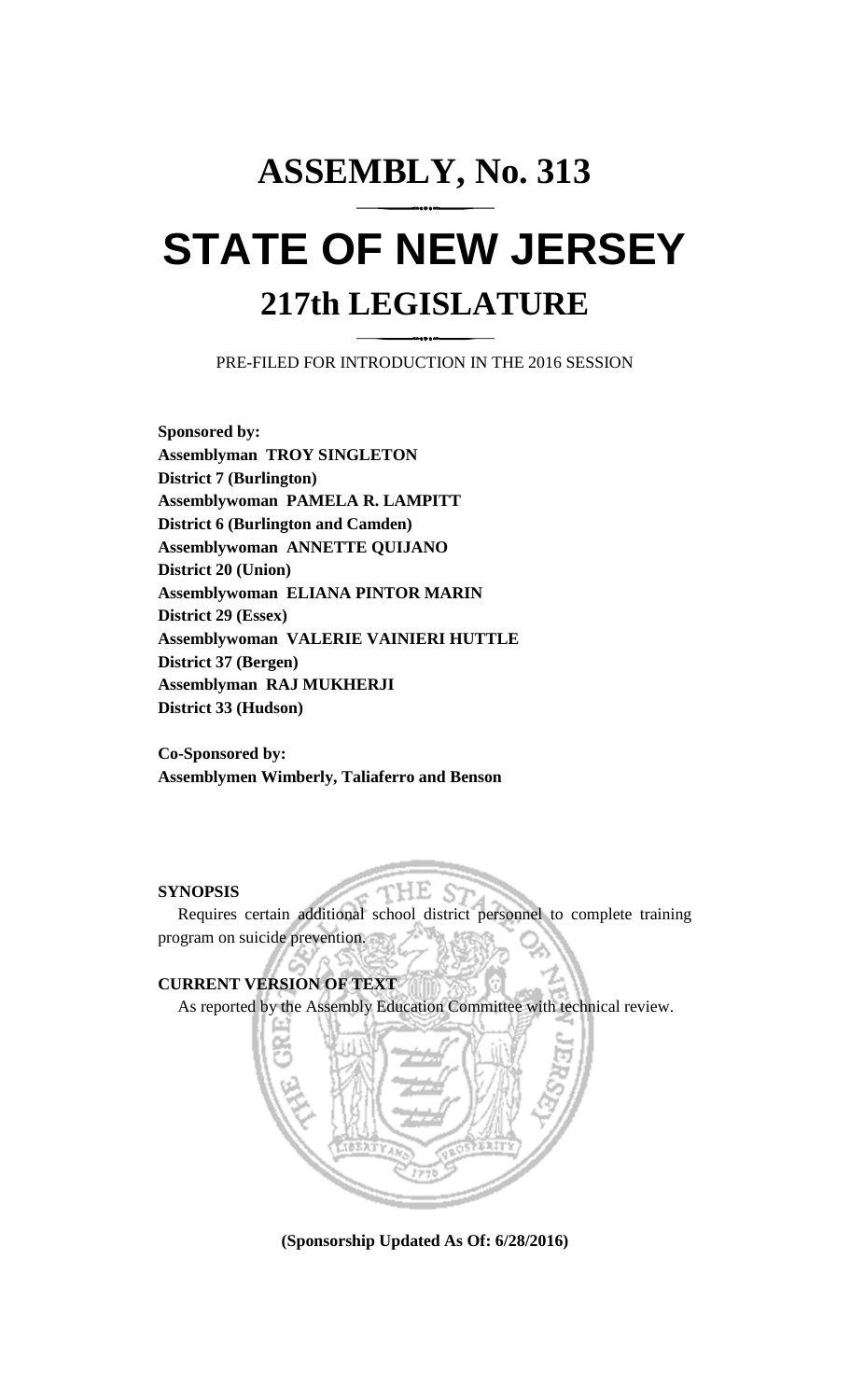## **A313** SINGLETON, LAMPITT

 $\mathcal{D}_{\mathcal{L}}$ 

 **AN ACT** concerning annual suicide prevention instruction for public 2 school teaching staff members and amending P.L.2005, c.310.

 **BE IT ENACTED** *by the Senate and General Assembly of the State of New Jersey:*

 1. Section 2 of P.L.2005, c.310 (C.18A:6-112) is amended to read as follows:

 2. a. The State Board of Education, in consultation with the New Jersey Youth Suicide Prevention Advisory Council established in the Department of Children and Families pursuant to P.L.2003, c.214 (C.30:9A-22 et seq.), shall, as part of the professional development requirement established by the State board for public school teaching staff members, require each public school teaching staff member to complete at least two hours of instruction in suicide prevention, to be provided by a licensed health care professional with training and experience in mental health issues, in each professional development period. The instruction in suicide prevention shall include information on the relationship between the risk of suicide and incidents of harassment, intimidation, and bullying and information on reducing the risk of suicide in students who are members of communities identified as having members at high risk of suicide.

 b. Not including teaching staff members subject to the requirements of subsection a. of this section, a school employee or an employee of a contracted service provider who has regular and 27 direct contact with students, as determined by the board of education, shall complete a one-time training program in suicide prevention, awareness, and response developed or identified by the Department of Education pursuant to subsection c. of this section. A person subject to the requirements of this subsection shall complete the required training program not less than 12 months from the date of the development or identification by the department of training programs and the development of the fact sheet or 12 months from the person's date of hire, whichever occurs later.

 c. The Department of Education, in consultation with the Department of Children and Families, the Department of Human Services, the New Jersey Youth Suicide Prevention Advisory Council, suicide prevention experts, and interested stakeholders in 41 the education community, shall:

 (1) develop or identify training programs on suicide prevention, awareness, and response that persons subject to the requirements of subsection b. of this section may access and complete, free of charge, to fulfill the requirements. The department may enter into an agreement with one or more private entities to make a training

**EXPLANATION – Matter enclosed in bold-faced brackets [thus] in the above bill is not enacted and is intended to be omitted in the law.**

**Matter underlined thus is new matter.**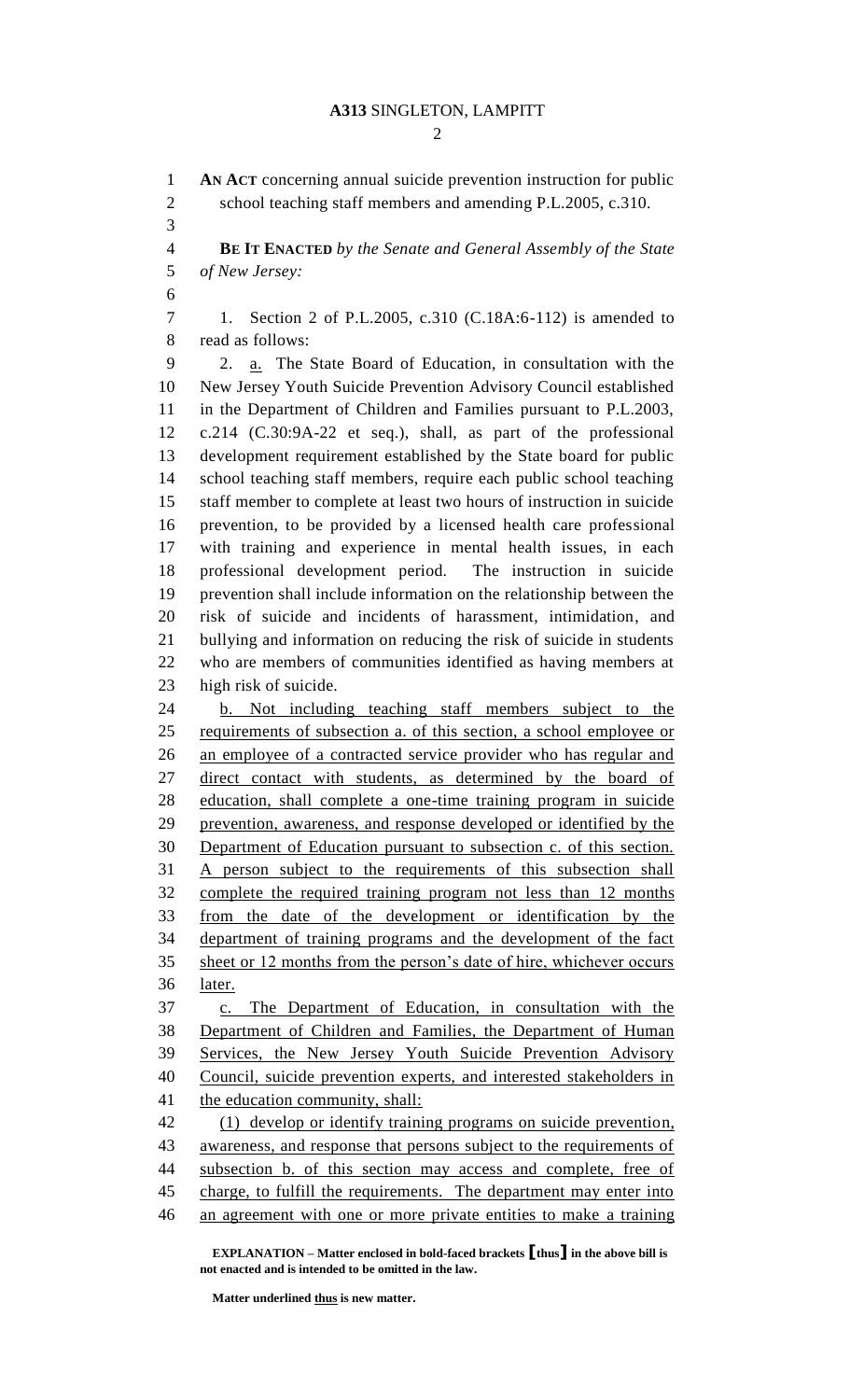program available, free of charge, to persons subject to the 2 requirements of subsection b. of this section; and (2) develop an educational fact sheet on suicide prevention, awareness, and response. The educational fact sheet shall include, but not be limited to, model guidance, best practices, and educational resources that will assist school districts in developing their own suicide prevention, awareness, and response protocols. Among the best practices that districts are encouraged to consider in staff training and in the development of school district protocols is the use of table-top exercises where appropriate staff rehearse 11 scenarios in the event of a suicide impacting the school district. The educational fact sheet shall be made available on the department's website and shall be distributed, at no charge, to all 14 school districts. The department shall update the educational fact 15 sheet on an annual basis in accordance with trends in the field of youth suicide prevention. 17 d. Beginning in the first full school year following the date of 18 the development or identification by the department of the training programs and the development of the educational fact sheet, and annually thereafter, each school district and contracted service provider shall provide to their employees who are subject to the requirements of subsection a. or b. of this section, in a hard copy 23 paper form or in an electronic form: (1) the educational fact sheet developed pursuant to paragraph 25 (2) of subsection c. of this section; and (2) guidelines on the school district's reporting and suicide prevention, awareness, and response protocols including, but not 28 limited to, contact information for each school's designated staff who should be notified whenever an employee believes a student may be at risk for suicide. e. A school district shall provide information concerning its compliance with the requirements of this section in the New Jersey Quality Single Accountability Continuum Statement of Assurance submitted by the district to the executive county superintendent of schools. A contracted service provider shall annually provide a statement of assurance to the school district concerning its compliance with the provisions of subsections b. and d. of this section. f. (1) No person shall have a cause of action for any loss or damage caused by any act or omission resulting from the implementation of the provisions of this section or resulting from any training, or lack thereof, required by this section. (2) The training, or lack thereof, required by the provisions of 44 this section shall not be construed to impose any specific duty of care. (cf: P.L.2010, c.122, s.4)